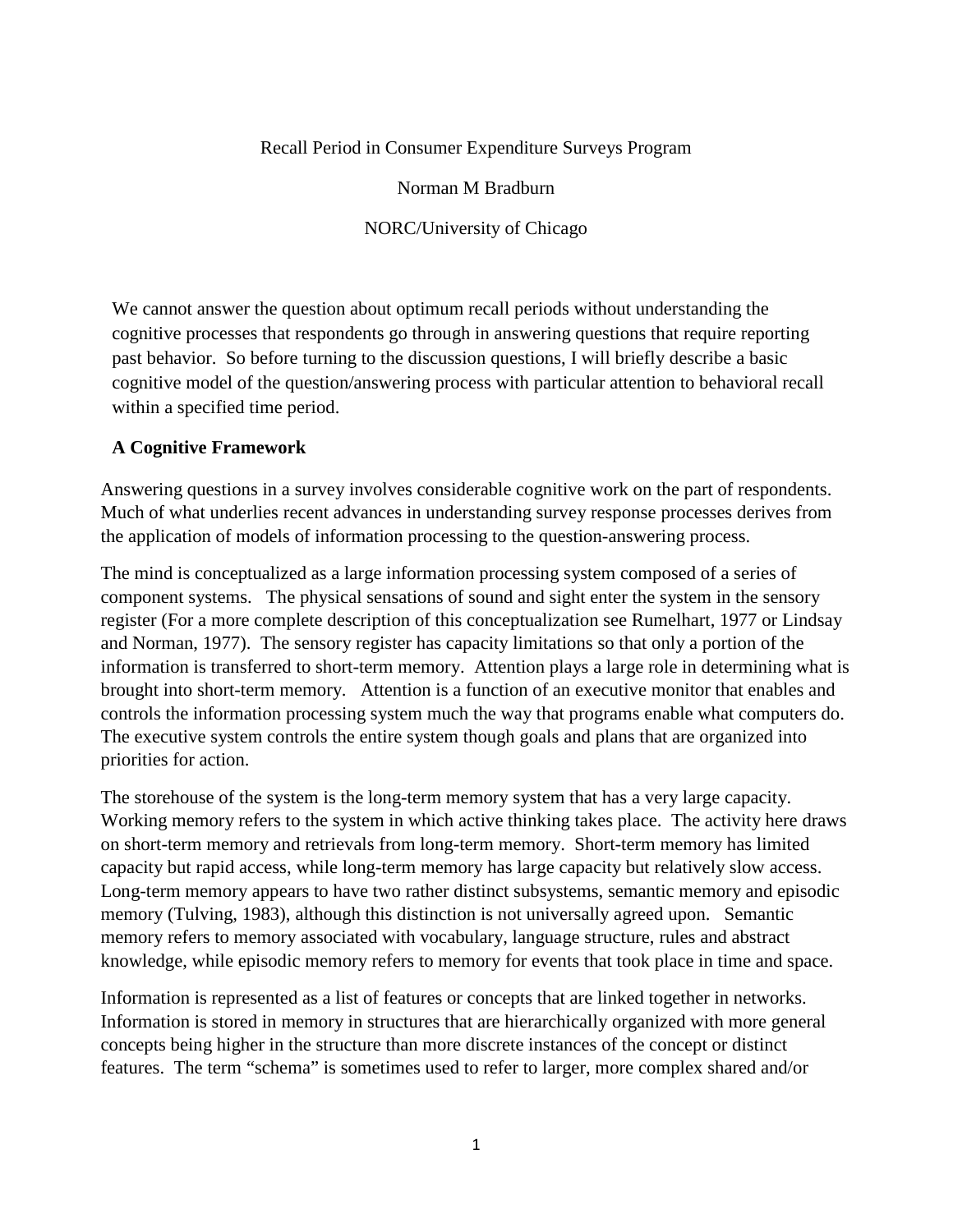overlearned structures that organize our thoughts on familiar topics and may be retrieved as a whole rather than as individual parts (Bartlett, 1932).

Language is the medium through which information is primarily communicated and thus information, to be available for communication, must be associated with a linguistic code. The exact relationship between language and thought and whether or not all thoughts have verbal representation are still subjects of debate. It is clear, however, that meaning is encoded somehow in language and these codes play an important role in the acquisition, storage and retrieval of information. Emotion may also be part of the code, although its role is not well understood.

Knowledge structures facilitate and constrain patterns of activation in the mind. What comes to mind, that is, into consciousness, is limited and is the result of the activation of the networks. Activation is rapid but goes along pathways determined by the ways information is encoded. Encoding puts information into particular categories and structures the pathways by which the information will be retrieved. Cues are stimuli that are related to the codes and stimulate the activation of the networks. Activation is rapid but does take time. The amount of time it takes for someone to respond to a stimulus (reaction time) is often used in research as a clue to the way information is coded (Bradburn, 2004).

### **The Question-answering Process**

There are number of models of the question-answering process (Cannell, Miller and Oksenberg, 1981; Strack and Martin, 1987; Tourangeau and Rasinski, 1988; Sudman, Bradburn and Schwarz, 1996) that, while differing in details, generally agree on a series of processes respondents go through in answering questions. The respondent must accomplish several tasks in responding to a survey question. The first task the respondent must undertake is to comprehend the question being asked. This entails both understanding in a literal sense what the consumer expenditure questions are asking, but may also be influenced by what the respondent thinks the interviewer wants to know. The context of the question can also influence the respondent's understanding of the question. The next stage involves recalling information and computing a judgment. CEQ respondents must search memory for instances of the type of expenditures asked about. The recency of the purchase, whether it is a routine or an infrequent purchase and other factors will play a role in what is recalled. In addition, for some expenditures, the respondents may need to judge whether their experience fits the category. The next stage of the survey response process is formatting an answer, which involves finding the appropriate response alternative. Here the response categories may influence the amount of reporting (Schwarz and Hippler, 1991). The final stage of the response process involves editing of the response. It is here where factors such as the social desirability of the respondent's answer, or perhaps the level of sensitivity of the expenditure, may influence the respondent's decision on how to respond.

To summarize: these processes are: 1) comprehending the meaning of the question; 2) retrieving relevant information; 3) formulating an answer; 4) formatting and editing the answer to meet the requirements of the interviewer and respondents self-presentation. While conceptually viewed as a linear sequence, it is recognized that in reality the processes occur in the flow of a conversation and that the different processes may go on in parallel or in rapid cycling back and forth. For purposes of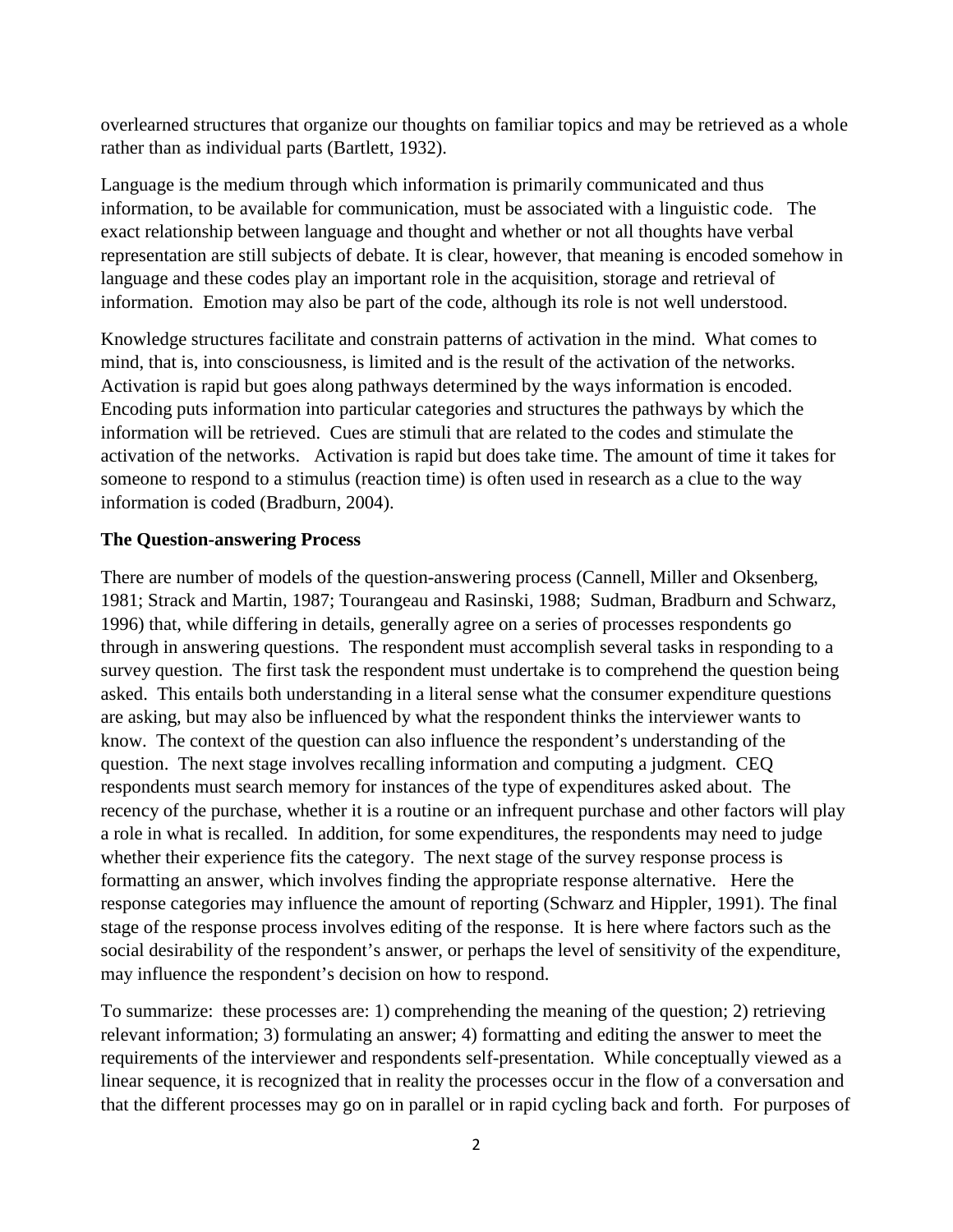considering the question-answer process, it is useful to consider them as if they were separate and proceeded in an orderly sequence. (For a fuller explication of the framework see Sudman, Bradburn, & Schwarz, 1996, Chapter 3.)

#### **Retrieving Relevant Information**

The process that is most important for research on reference periods is that of information retrieval. Remembering is a process by which the memory storehouse is searched to retrieve a particular item that is being sought. If we think of memory as a big storehouse, it is clear that it must be organized in some way in order for us to be able to retrieve things from it. Just as we must label files when we put them in file drawers, so we must attach some kind of labels to information in the memory storehouse. The labeling process, often called "encoding," refers to various aspects of the information or the experience, including emotional tone, attached to the item when we stored is it memory so that we can retrieve it. (For a more complete discussion of memory models see Tourangeau, Rips and Rasinski, 2000, Chapter 3).

Information, such as the wording of the question and any explanatory material available to respondents at the time they are asked to recall an event, acts as retrieval cues. Retrieval cues are any words, images, emotions, etc. that activate or direct the memory search process. If retrieval cues do not specify the event type, e.g., a purchase, then the event types must be inferred before the search can begin. This inference can come from the wording of the question or from the larger context in which the question is asked, including the preceding questions or the introductory material to the survey.

Retrieval is an active process that is facilitated by cues in the question. Cue lists are assumed to reduce survey measurement error in a number of ways (e.g., Tulving and Pearlstone, 1966; Hudson and Davis 1972; Bellezza and Hartwell, 1981). The presence of a cue list may aid the respondent at the comprehension stage in understanding the question and determining what should be included in the answer (Dashen & Fricker, 2001). Cues may also help respondents with retrieval and estimation, in which they recall the information needed to answer the question and decide whether the information is relevant to the question. Further, according to models of memory that describe memory as an associative network (e.g., Collins & Loftus, 1975), the mention of a particular example may activate memories of other, related events the respondent may have experienced.

The effect of cue lists on recall has been addressed extensively in the psychological realm (for a review of the literature on cue effects and possible explanations see Nickerson, 1984). The results of some of these studies are somewhat counterintuitive to the notion that cues may help respondents answering a survey question. Instead of a facilitative effect of cues, inhibitory effects of cues have often been found. In experiments of part-set cuing effects, respondents hear lists of words and are asked to recall those words by writing them down on paper, sometimes with cues printed on the top of the answer sheet. Experiments may vary the category relatedness of the items on the list and the relatedness of the cues to the list items. For example, the cues may be the categories to which some of the words belong, or they may be a subset of the actual words from the list. The explanation for the inhibitory effect of cues is related to interference—when some items are primed, other items not primed may be more difficult to access.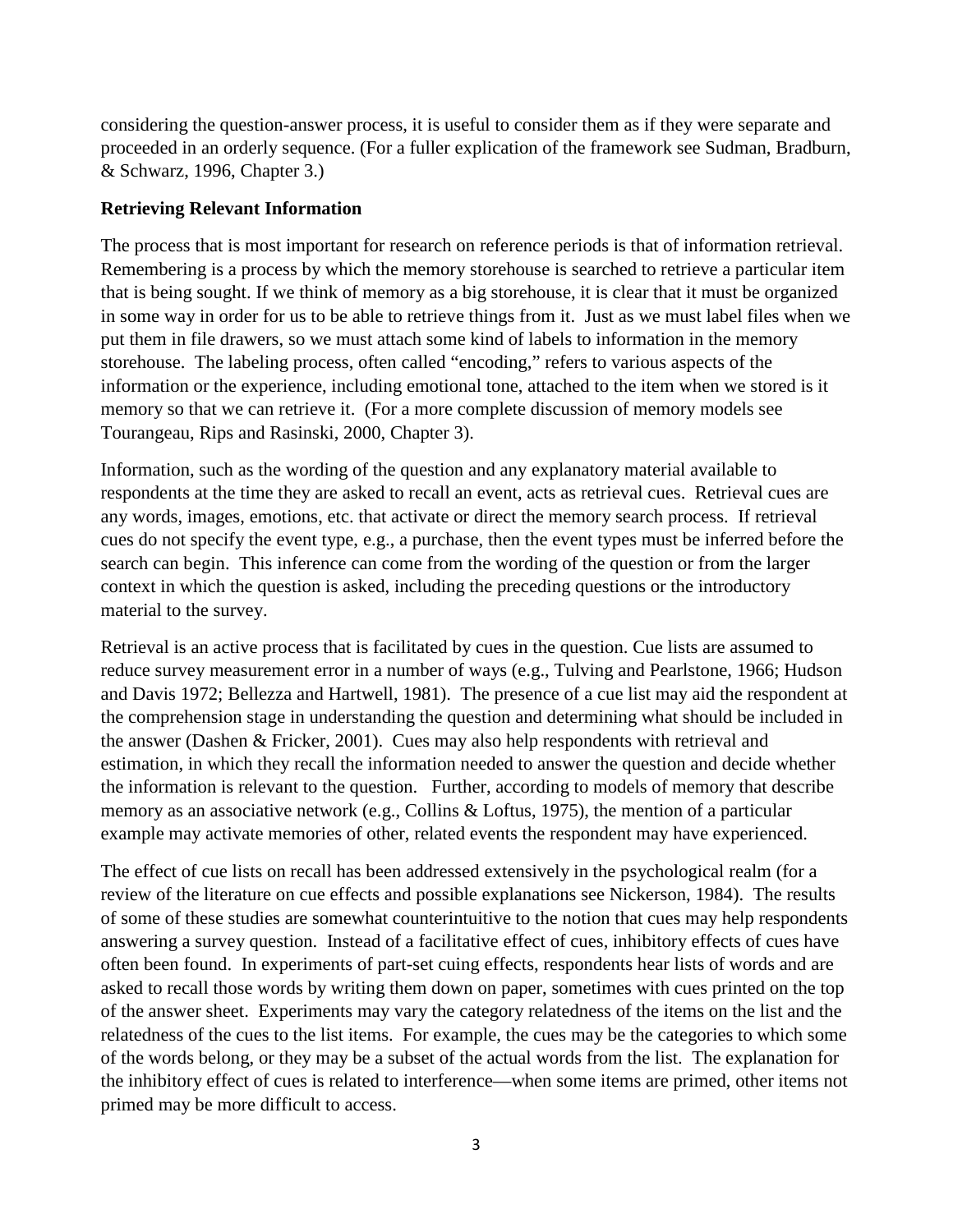Another factor that may influence the effectiveness of cue lists on survey response is respondent characteristics. One characteristic that has been demonstrated to moderate data quality is the age of the respondent (e.g., Herzog & Rodgers, 1988). In a study demonstrating the inhibitory effects of providing a partial set of cues to recall in comparison to a free recall condition, the authors found that recall performance was impaired in the partial cue condition (Marsh et al., 2004). Older respondents showed even more impairment compared to younger respondents.

 Because information, both in episodic and semantic memory, is encoded in many different ways, the cues in the question or in the context surrounding the question including previous questions, may facilitate or constrain the activation and produce better or less good retrieval. Tulving (1983) developed the idea of 'encoding specificity" in which all of the aspects of events at the time of their occurrence, including, importantly, emotional states, get encoded in the representation of the event in memory. Retrieval is more likely to be successful the degree to which cues activate specific aspects of the coding.

Retrieval takes time. One clear empirical finding is that giving respondents more time to answer questions produces more accurate reports, particularly for behavioral questions. But time is not all there is to it. Memories for events in one's life appear to be organized in event sequences (Barsalou, 1988), for example, a shopping trip, which are hierarchically organized. Giving respondents cues to remind them about the sequence is more effective than trying to get them to retrieve information about a specific event. Examples are an important aid to recall, but they are not a panacea. Giving respondents of list of magazines that they might have read improves reports of reading; a list of organizational types helps respondents remember all the organizations they belong to. While examples may help reduce omissions, they have the effect also of being direct cues for memory and result in greater reports for the types of items on the list (Tucker, 1992; Smith, 1990). If an important type of activity or event is omitted from a list, the lack of a cue for that type of activity may result in underreporting.

The CEQ asks respondents to report on expenditures that have occurred within a reference period. The length of the reference period will have an effect on the completeness and accuracy of the reports. One of the well-established regularities in psychology is that memory for an event is a partial function of time. The longer ago the event, the more difficult it is to remember. This is not a simple relationship, however, depending on many factors other than time that are not fully understood. For many years the shape of "forgetting curves" was thought be most like the Ebbinghaus ([1894] 1964) negatively accelerating curve. But more recent work indicates that forgetting curves vary by topic, may be nearly linear, may have quite shallow slopes, and may be on the scale of years rather than days (Bahrick, 1983; Wagenaar, 1986; Bradburn, Rips and Shevell, 1987; Sudman et al., 1996; Tourangeau et al., 2000). When people experience many similar incidents, such as repeated purchase of common goods, recalling each event is more difficult than for a one-time event, such as buying a car. Initially distinguishable events may become confused or blended with later similar events into a schematic memory (Linton, 1975).

#### **Contextual Cues**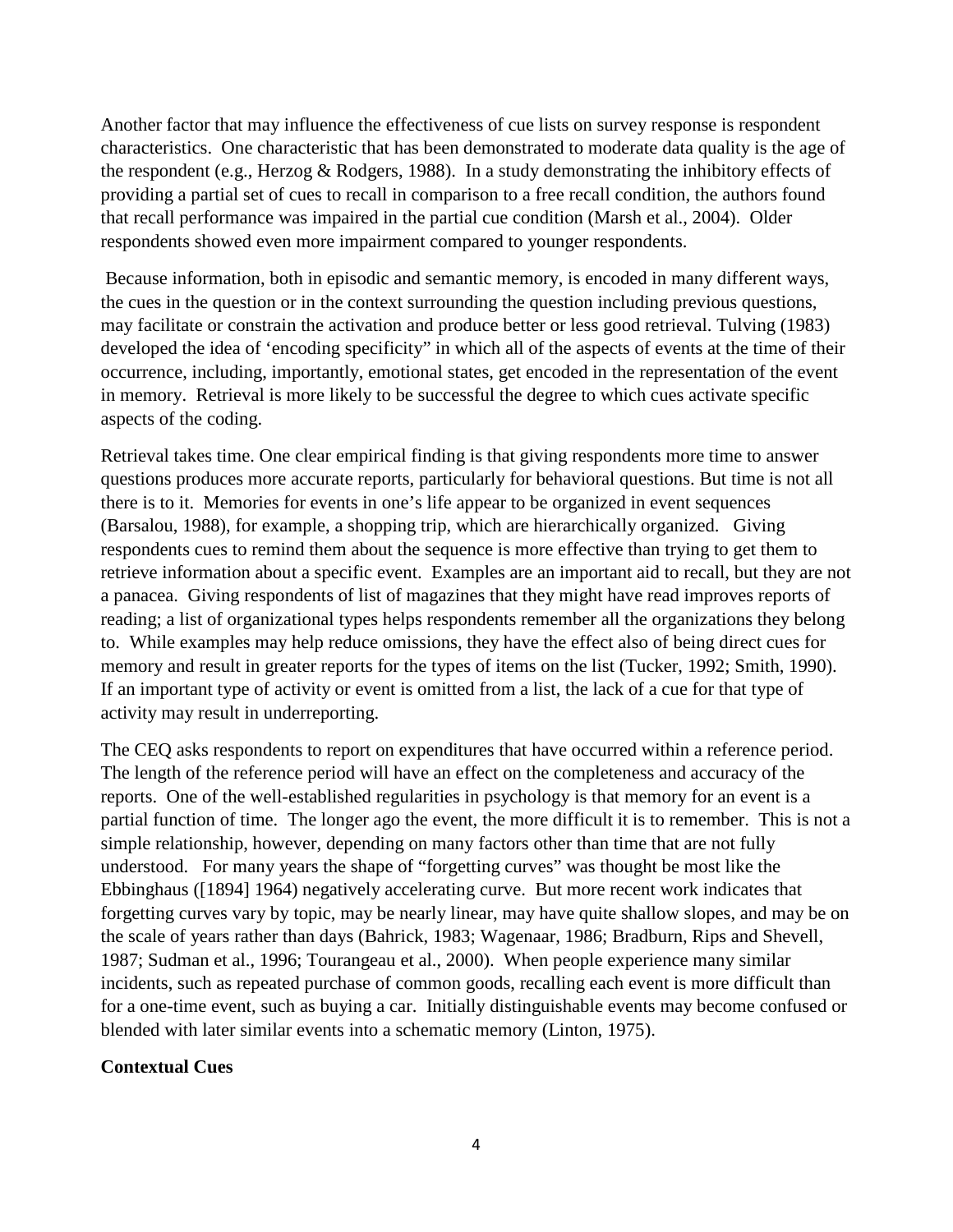Various contextual cues present in a survey can enhance recall accuracy by helping the respondent access information from memory. Contextual cues in a survey come from many sources. They come from the information a respondent may learn about the survey from advance materials such as letters or brochures, from the interviewer, and from the survey questionnaire itself. Of particular interest is the context that the survey introduction and question content provide. At the comprehension stage of the response process, a potential advantage of cues is to help respondents understand what the question is asking for (Schwarz & Hippler, 1991; Schuman & Presser, 1981). At the retrieval stage, prior questions provide a context that can make information more accessible for later questions (see for example, Tourangeau & Rasinski, 1988). This effect can be explained by priming models. In this type of model, memory may be viewed as a network of interconnected nodes. Activation of a node for one item, such as "coffee," spreads to related nodes, such as for "tea" or "soda," facilitating retrieval of the related item.

Providing context through the use of cues and attitude questions can improve recall performance not only by priming the information to be recalled, but by providing respondents with additional time for processing. Time on task is highly related to improved reporting (Sudman, Bradburn, and Schwarz., 1996). Indeed, simply asking longer questions can give people more time to recall events, producing better data (Cannell, Oksenberg, & Converse, 1977; Bradburn, Sudman, and Associates, 1979).

When thinking about retrieval, we mostly think about forgetting or failure to retrieve relevant information. Sometimes, however, incorrect information may be retrieved that results in overreporting behavior. The best-known example is the phenomenon observed by Neter and Waksberg (1964) called "telescoping", that is, recalling events that took place at a time other than the time period asked about. Telescoping occurs in response to questions about behavior in defined time period such as: "How many times have you been to the doctor in the past 6 months?" Neter and Waksberg found in analyzing data from the Consumer Expenditure Survey that when respondents reported on purchases in different reference periods, there was a systematic overreporting of purchases that came from reporting purchases made in a previous period as if they had been purchased in the period being asked about.

Rubin and Baddeley (1989) proposed a model to account for telescoping based on the dating of autobiographical events in calendar time. Huttenlocher, Hedges & Bradburn (1990) proposed a model to account for telescoping based on the dating of autobiographical events in terms of elapsed time from the present. The two models share the same general approach but differ in details because of their focus on how the events are represented in temporal memory.

Both models assume there are no systematic errors in dating events (that is, dates associated with events are stored in memory correctly) but rather that observed errors in reporting are the result of errors in the recall process. The observed telescoping errors that result in overreporting are caused by the combination of three independent factors. The first is the normal forgetting process. The second is that, even when events are remembered, errors in dating occur randomly and increase linearly with time. The third is that intrusions often occur from events outside the reference period,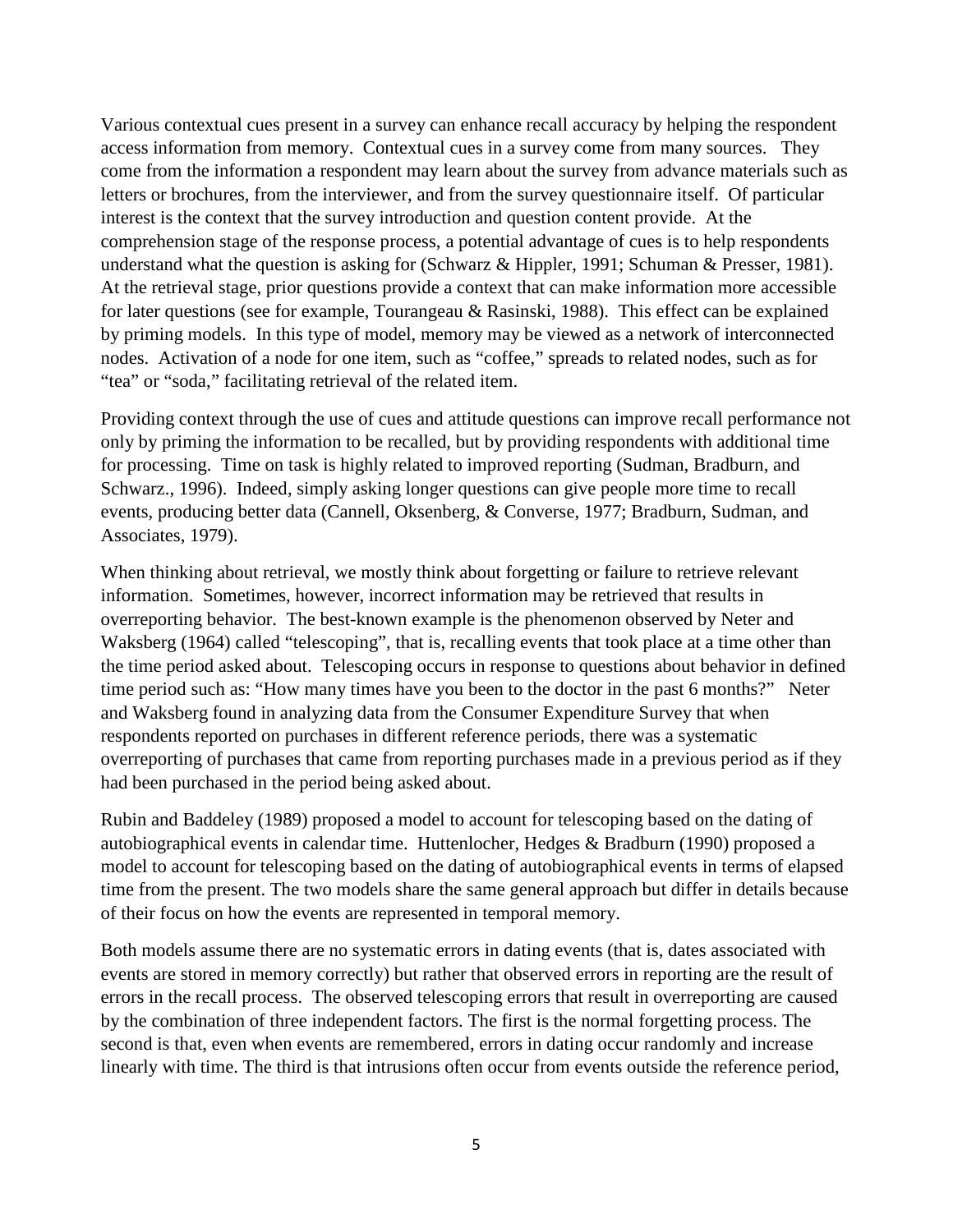but cannot occur from events that have not yet happened. In other words, intrusion occurs in only one direction—from the past forward (Huttenlocher, Hedges, & Bradburn, 1990).

Telescoping can be reduced by "bounding," that is reminding respondents of what they reported in the previous interview. The design of the CEQ, with its repeated interviews with the same household, reflects a concern for telescoping. With a longer reference period, the amount of telescoping will increase, because respondent uncertainty about when events happened becomes greater the further away from the present the event occurred (see Huttenlocher, Hedges, & Bradburn, 1990 for a full explanation of the phenomenon). Bounding may reduce the telescoping produced by the longer reference period but will not totally eliminate it. In an investigation of the effects of differing reference periods, one must be concerned both with forgetting and with telescoping. The optimum reference period is the point where the forgetting curve and the telescoping curves cross. (Sudman & Bradburn, 1974)

### **Key Aspects of the Recall Period**

As noted above, forgetting increases with time, but the shape of the forgetting curve differs for different types of events. The shape of curve can be thought of as an omission parameter. In general the parameter is influenced by the salience of the event. All else being equal, more frequent events are more salient to the respondent, so that the omission rate is lower on frequently purchased goods than on infrequently purchased durable goods.

The questions in the CEQ concern not only expenditures but expenditures within a certain time period currently a three-month time period. As has been shown notably by Neter and Waksberg (1961, 1963, 1964) respondents may report events that lie outside the reference period. Although the shape of a telescoping curve has not been well studied for different types of events, it is likely that it will also vary with the type of event and the time period involved. Telescoping appears to behave in a reverse manner to omissions: the more frequent the event, the greater the likelihood of confusion about dates. Also, as Huttenlocher, Hedges, & Bradburn (1990) found, memory for many past events is not coded in calendar time but in elapsed time such a month ago, three-months ago, a year ago, etc. Further the size of the elapsed time interval to which an event is coded tends to increase with time. For more recent events it may be coded as the past week, 10 days ago, or twoweeks ago. For events are further back, the time may be coded as three-weeks, a month, a monthand-a-half, two-months, three-months, then 6-months, then a year. The changing size of the elapsed time categories affects the amount of telescoping. Thus one can think of a telescoping parameter which differs for different types of events.

The trick is find the optimum recall period at which the omission parameter and the telescoping parameters intersect and the underreporting due to omissions balance out the over reporting due to telescoping, that is the point where the net relative error is minimized. Sudman and Bradburn (1973, 1974) present one model for estimating the net relative error due to omissions and telescoping:

$$
R.E. = r_0 (1+r_t) - 1
$$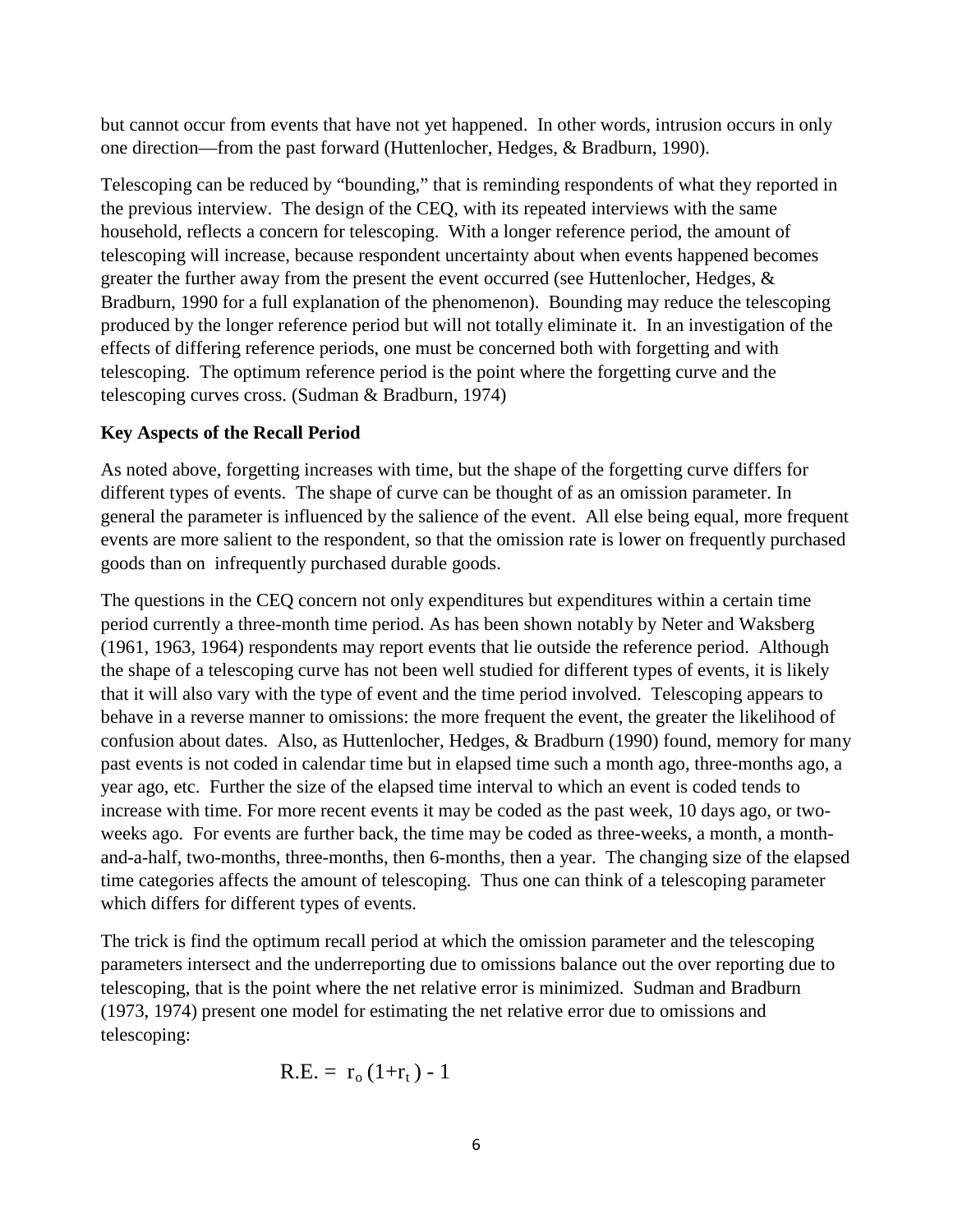Where  $r_0$  refers to the relative error due to omissions and  $r_t$  refers to the relative error due to telescoping.

A considerable amount of work on the relative errors for different types of consumer expenditures due to omission and telescoping was done by Sudman and Ferber in the 1960s (1970, 1971), but my impression is that there has been little empirical work done more recently that would enable us to estimate omission and telescoping parameters today. Such work would be necessary to determine the optimum recall periods for different types of consumer expenditures.

# **Balancing Low Item-incidence Levels and Sample Size Requirements with a Short Recall Period.**

There are two approaches to this problem: 1) vary the recall period for at least certain types of expenditures where there is evidence that the relative error due to omissions is small related to time and a longer recall period can produce acceptable levels of accuracy, e.g. large consumer durables, or 2) vary the sample size for low incidence items. Varying the recall period for low incidence items would appear to be the easiest from an operational point of view. But the omission parameter may not be the same for all low-incidence items. Some items of lowincidence but also low salience, e.g. a wedding present for the child of a friend, might well have a very steep forgetting curve and be omitted from reports if the recall period were long. Thus varying the recall period would need to be informed by good data on omission parameters for different types of low-incidence expenditures.

Varying the sample size for different types of expenditures is operationally more difficult and expensive. One possible approach using a short recall period would be to start with a very large sample that is used for the low-incidence items, and then use subsets to estimate medium and frequent expenditures. This approach would treat the CEQ as a family of independent samples that would use different questionnaires that covered expenditures of differing frequencies. For some purposes, e.g. for low incidence,, low salience events, all samples would be combined; for some purposes, e.g. medium frequency, moderate saliency events, several samples would be used; for frequent and very salient events, only one sample would be used. Obviously it would take considerable experimental work to be sure which sample size would be optimal for which type of expenditure.

### **Other Tradeoffs**

Some of the solutions to improving the quality of CEQ may require a more complex design of the CEQ involving both complex sample designs and multiple versions of the questionnaire. One trade off is between what might be an optimal design from a theoretical point of view and operational and analytic difficulties. More complex designs require more interview training, more monitoring and extensive case management systems, and present more difficulties in constructing data files that can efficiently produce the tabulations needed for statistical reporting.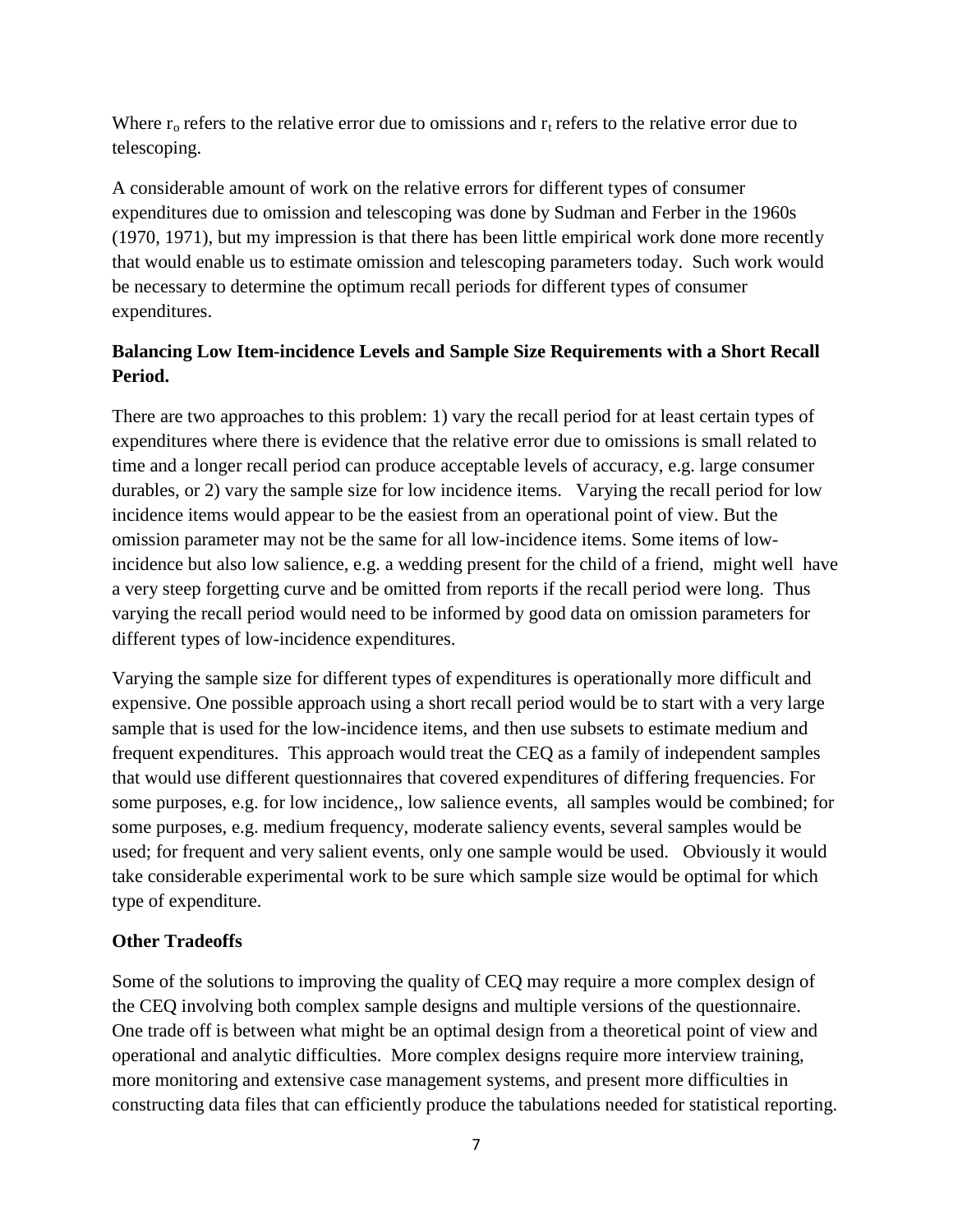Some of the quality improvements brought about by a new design may be lost through errors introduced in the execution of the design.

## **Best Practices for Determining the Recall Period for the Various Expenditure Categories.**

The goal would be to select the recall period that minimizes the net relative error from both omission and telescoping. As noted above the shape of the forgetting curve appears to vary for different types of events, although it is almost always a decreasing function of time. (For an exception see Mathiowetz and Duncan, 1988). There does not appear to be any generalized knowledge about what types of events have different shaped curves, so some more empirical work is needed to determine the optimum recall periods for different categories of expenditures. There is enough known that it is clear that no single recall period will be optimal for all events. Sudman and Bradburn (1973) found that a negative exponential function of the form  $ae^{-bt}$  where *t* is the time since the event and *a* and *b* are constants, fit fairly well a variety of expenditure data. The value of *b* varies with expenditure types and must be determined empirically.

# **Best Practices for Grouping Questions Using Varying Recall Periods within a Survey**

The goal in grouping questions is to minimize the cognitive effort for respondents to recall the requested information. As noted above, people organize memory as event sequences that are hierarchical. Thus grouping questions that tap into the same type of event sequences would aid recall. For example, grouping items that would be purchased on a shopping trip to a grocery store, to a clothing store, a pharmacy, etc. would be likely to improve the recall of similar items purchased. If certain types of expenditures are typical in distinct settings, grouping items by those settings, or at least cueing the setting in the body of the questions may improve recall. For example, in questions about alcohol consumption, giving examples of the kinds of situations in which one might drink increased consumption reports (Bradburn, Sudman & Associates, 1979).

Although time is not a particularly good cue for recall, it is probably not a good idea to ask for expenditures in different recall periods for items that are grouped together in memory. If there are items that are similar in terms of the contexts in which they are purchased but have differing frequencies, it is better to separate questions about them into the appropriate recall period, and repeat the contextual cues within each recall period section of the questionnaire.

# **Next Steps to Explore and Research Grouping Questions for Possible Change in CEQ Methods.**

The literature on autobiographical memory is extensive and needs to be combed for the most relevant findings related to the types of questions used in the CEQ. Much of the literature leads to generalized principles that are not always consistent with the requirements of a large survey like the CEQ because they may require asking essentially the same questions in different formats or using different cues. A general finding is that the more time you give respondents, the more events they can recall, but surveys like the CEQ have to keep the length of the questionnaire to a minimum.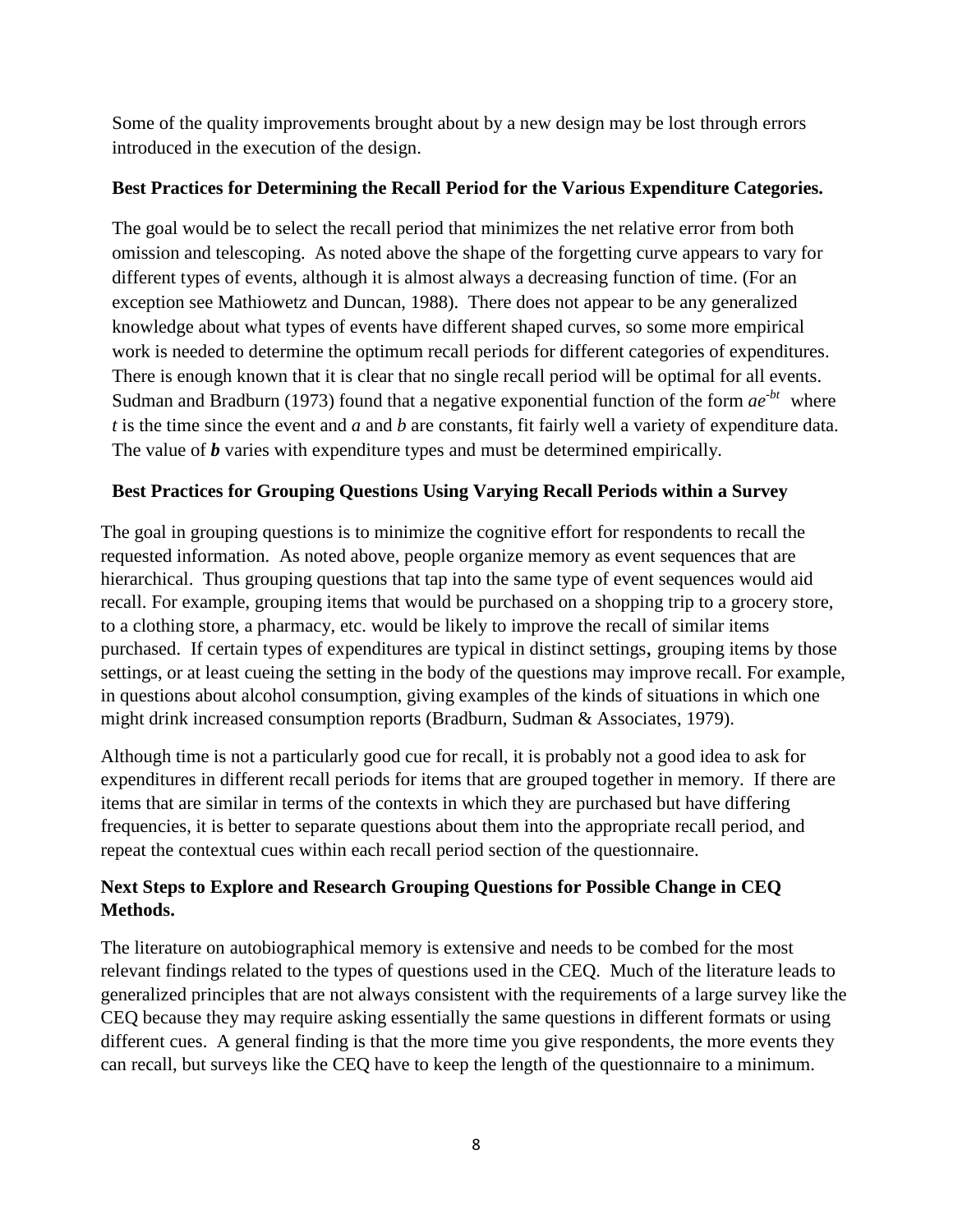Using knowledge from psychology about cognitive processes, however, can lead to questionnaire that minimizes the cognitive burden on respondents and improve the quality of the data.

Some next steps would be: 1) do an intensive literature search to extract the major findings about context effects and recall of different types of events, particularly those related directly to consumer expenditures; 2) explore possible question groupings using cognitive methods as described in Sudman, Bradburn and Schwarz (1992); 3) formulate a set of hypotheses about way to group questions for most accurate recall; 4) conduct a set of experiments both in the laboratory and in the field so test out the hypotheses; 5) try out the best groupings resulting from these experiments in sizeable field tests to ascertain their operational feasibility. These steps would be best carried out by forming a team of survey methodologists, cognitive psychologists, and survey statisticians to conduct the research.

# **A Proposed Survey Design**

The survey would consist of a set of conceptually separate surveys whose content was designed to optimize the organization of questions and the most appropriate recall period so as to produce the minimum net relative error from omissions and telescoping. The sample sizes would be determined by the desired level of precision for the CPI. As an example I would start with one survey that used a one-month recall period and another that used a three-month recall period. (If it were found that a 6-month recall period was appropriate for some large, salient items, a third survey could be used). The content of each survey would be questions about expenditures that have been found through experimentation to be best reported within the specified recall period. The questions would be about expenditures in that reference period. Questions in the three-month recall survey that asked for disaggregating expenditures over each of the three months would be eliminated or asked about in the one-month survey period.

Questions about expenditures with low frequencies would be asked about in both surveys to increase sample size, and estimates for expenditures made by modeling the combination of data from the two sources.

The surveys would be panel surveys so that bounding information from previous surveys could be used to reduce telescoping. Interviews would be conducted with each member of the household. Proxy information would be collected, but for expenditures that are age-related, I would develop model based estimates using the data reported by the age-appropriate respondents to weight the proxy reports.

The questionnaires would be organized by shopping venues or other event sequences that would create contextual cues to improve recall. Within such sequences, specific questions about expenditure categories necessary for the CPI would be asked. The format would have to allow for updating of expenditure reports if purchases are reported within some other sequences. Thus the questionnaire is more like a giant matrix with sequences as cues in the columns and expenditure categories in the rows. The respondents then are encouraged to use free recall expenditures within a venue, but then queried about specific categories not mentioned later in the interview. Respondents would be encouraged to consult records wherever possible.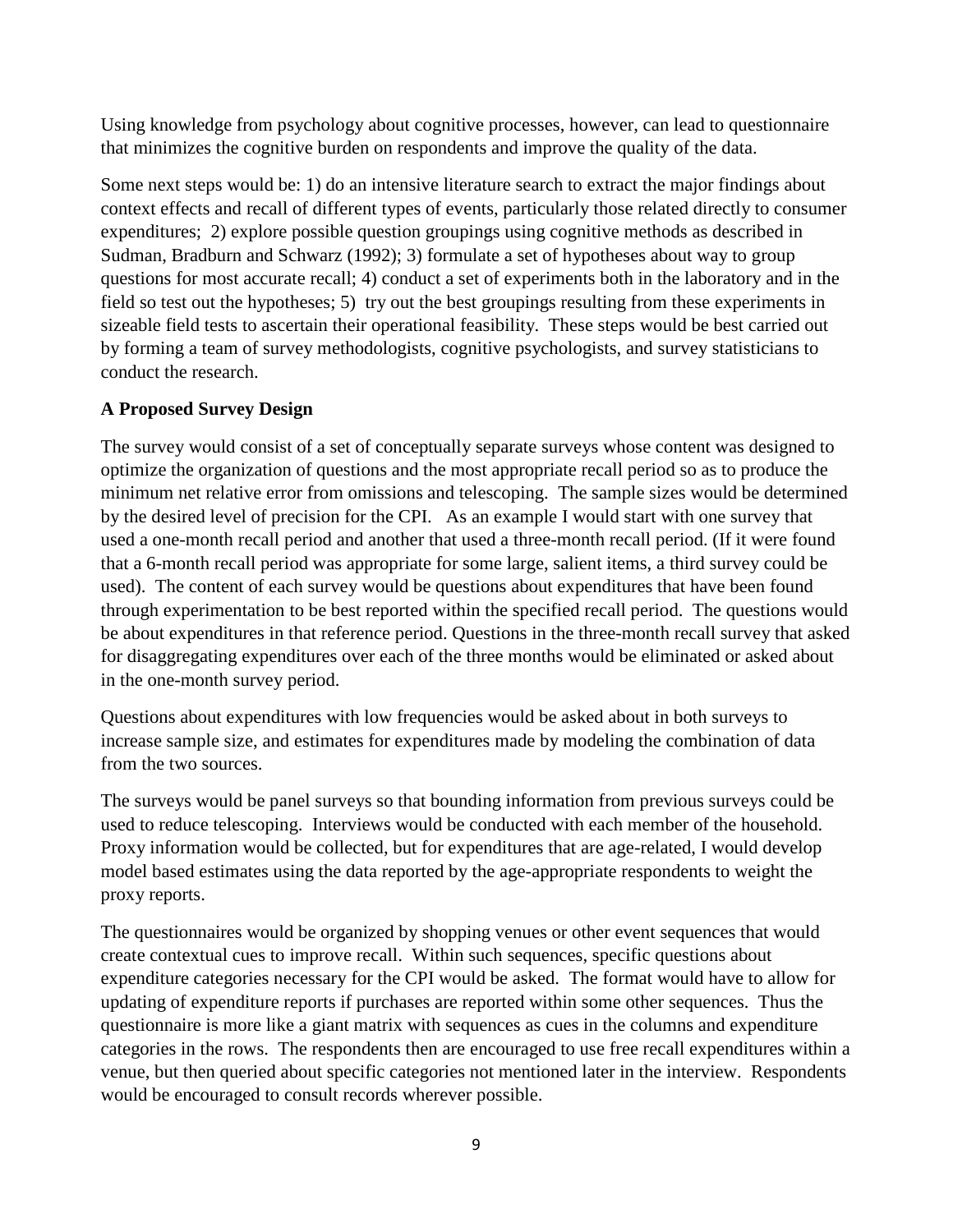#### **An Additional Issue**

The CEQ is ultimately interested in expenditures for specific categories. In order to achieve this goal the respondents have to recall both that they bought something and how much they paid for it. The memory processes for these two different facts may not be the same. One may remember that one bought a toothbrush but not how much one paid for it. Memory for prices will vary from individual to individual and may be related to respondent characteristics such as income level, age, or personality characteristics.

For something to be recalled it has to be encoded in memory. If it is never encoded, it cannot be recalled. For example, Lee, et al (1999) found that one reason mothers were bad at reporting the immunization status of their children was that many mothers never encoded the name of the various immunizations that their children were receiving and, hence, could not report them. One particular issue that needs to be investigated further is the degree to which the expenditures for particular items are in fact encoded in memory.

This may be a growing problem as people pay for more things with credit cards. If one buys several things that belong to different categories, e.g. buys a miscellaneous basket of goods at the grocery store and pays for it with a credit card, one may not ever take in the separate prices for different things bought. This information would never be encoded in memory and could not be reported. If they did not even remember what all went into the basket of goods and there is no itemized record, there would not even be a way to impute prices or quantities.

#### **References**

- Bahrick, H.P. (1983). "The cognitive map of a city: fifty years of learning and memory." In C. Bower (Ed.), *The psychology of learning and motivation: Advances in research and theory* (Vol. 17, 125-163). New York: Academic Press.
- Barsalou, L.W., (1988). "The content and organization of autobiographical memories." In U. Neisser and E. Winograd (Eds.), *Remembering reconsidered: Ecological and traditional approaches to the study of memory.* Cambridge, England: Cambridge University Press
- Bartlett, F.C. (1932). *Remembering: A study in experimental and social psychology.* Cambridge, England: Cambridge University Press.
- Bellezza, F. S., & Hartwell, T. C. (1981). "Cuing subjective units." *Journal of Psychology*, 107, 209-218.
- Bradburn, N.M. (2004). "Understanding the Question-Answer Process," *Survey Methodology,* Vol. 30, No. 1, 5-15.
- Bradburn, N.M. and Danis, C. (1984). "Potential contributions of cognitive research to survey questionnaire design," In T.B. Jabine, M.L. Straf, J.M. Tanur, and R. Tourangeau (Eds.), *Cognitive aspects of survey methodology: Building a bridge between disciplines.* Washington, D.C.: National Academy Press.
- Bradburn, N.M., Rips, L.J., & Shevell, S.K. (1987). "Answering autobiographical questions: The impact of memory and inference on surveys." *Science* (Vol. 236, 10 April).
- Bradburn, N.M., Sudman, S. and Associates, (1979). *Improving interview method and questionnaire design.* San Francisco: Jossey-Bass.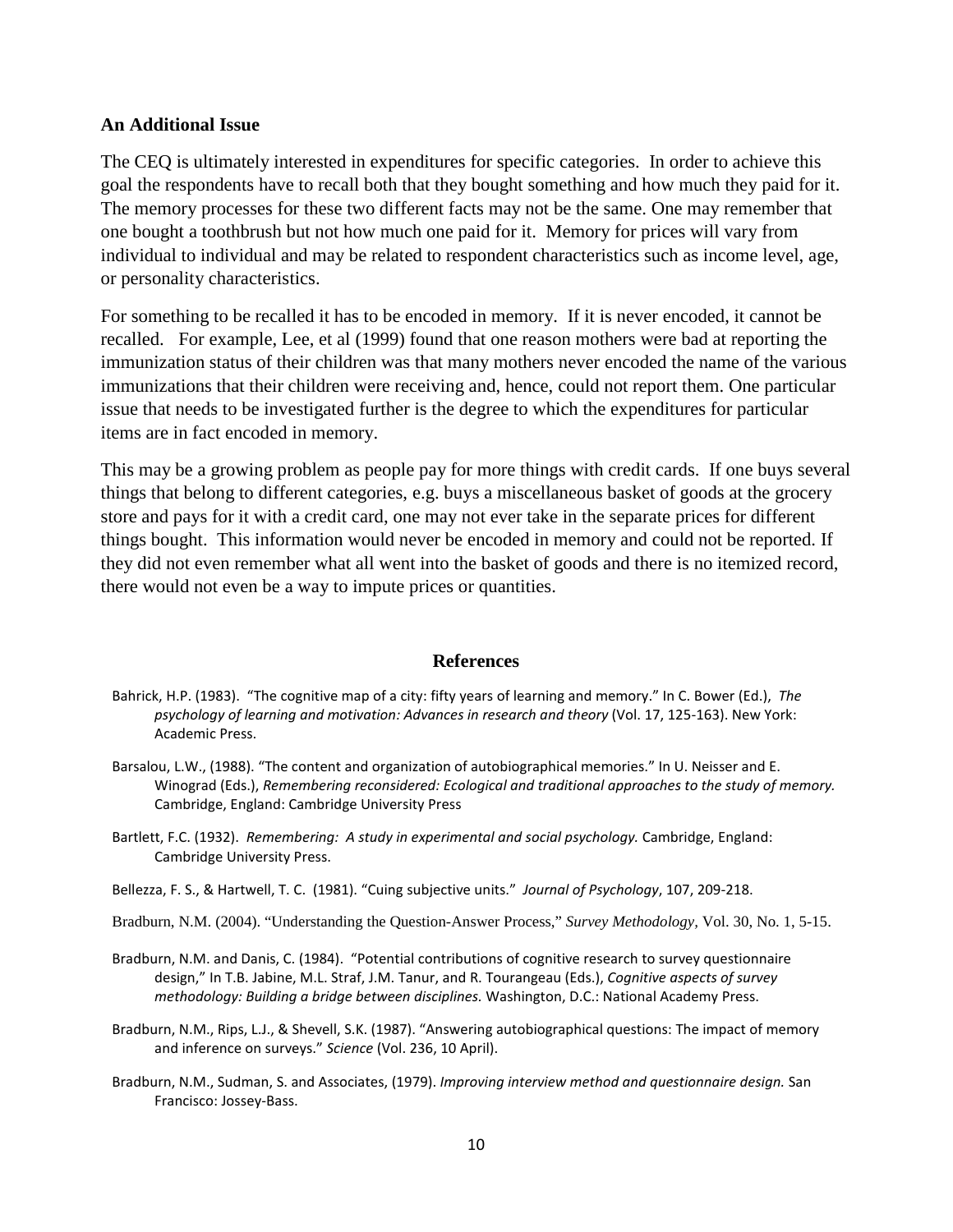- Brewer, W. F. (1986). "What is autobiographical memory?" In D. C. Rubin (Ed.), *Autobiographical memory*. Cambridge England: Cambridge University Press.
- Cannell, C.F., Miller, P. and Oksenberg, L., (1981). "Research on interviewing techniques." In S. Leinhardt (Ed.), *Sociological methodology 1981.* San Francisco: Jossey-Bass.
- Cannell, C.F., Oksenberg, L. & Converse, J.M.. (1977). *Experiments in interviewing techniques: Field experiments in health reporting:* 1971-1977. Hyattsville, MD: National Center for Health Services Research.
- Collins, A., & Loftus, E. (1975). "A spreading-activation theory of semantic processing." *Psychological Review*, 18, 407-428.
- Cowan, C.D., Murphy, L.R., & Wiener, J. (1978). "Effects of supplemental questions on victimization estimates from the National Crime Survey." *Proceedings of the American Statistical Association*, (pp. 277-282).
- Dashen, M., and Fricker, S. (2001). "Understanding the cognitive processes of open-ended categorical questions and their effects on data quality". *Journal of Official Statistics*, *17*, 457-477.
- Ebbinghaus, H. (1964). *Memory: A contribution to experimental psychology*. New York : Dover. Originale published 1894.
- Herzog, A. R., and Rodgers, W. L. (1988). "Interviewing older adults: Mode comparison using data from a face-toface survey and a telephone resurvey," *Public Opinion Quarterly*, 52, 84-99.
- Hudson, R. L., & Davis, J. L. (1972). " The effect of intralist cues, extralist cues, and category names on categorized recall." *Psychonomic Science*, 29, 71-75.
- Huttenlocher, J., Hedges, L.V., and Bradburn, N.M., (1990) "Reports of elapsed time: Bounding and rounding processes in estimation." *Journal of Experimental Psychology, Learning, Memory and Cognition,* 16, 196- 213.
- Lee ,L., Brittingham, A., Tourangeau, R., Willis, G., Chang, P., Jobe, J., and Black, S. (1999). "Are reporting failures due to encoding limitations or retrieval failures? Surveys of child vaccination as a case study." *Applied Cognitive Psychology,* 13,43-63.
- Lindsay, P.H. & Norman, D.A. (1977). *Human information processing*,2<sup>nd</sup> ed. New York: Academic Press.
- Linton, M. (1975) "Memory for real-world events." In D.A. Norman & D.E. Rumelhart (Eds.), *Explorations in cognition* (pp.376-404). New York: W.H. Freeman.
- Marsh E. J., Dolan, P.O. Balota, D.A., and Roediger, H.L. (2004)." Part-set cuing effects in younger and older adults." *Psychology of Aging*. 19(1), 134-44.
- Mathiowetz, N.A. and Duncan, G.J. (1988). "Out of work, out of mind: Response errors in retrospective reports of unemployment." *Journal of Business and Economic Statistics,* 6, 221-229.
- Moss, L. and Goldstein, H. (Eds.). *The recall method in social surveys*. London: NFER Publishing Co., Ltd., 1979.
- Neter, J. and Waksberg, J. (1961. "Measurement of errors in a survey of homeowners' expenditures for alterations and repairs." *Proceedings of the American Statistical* nonsampling *Association.* Social Statistics Section. 201- 210.
- Neter, J. and Waksberg, J.,(1963). Effects of interviewing designated respondents in a household survey of home owners' expenditures for alterations and repairs." *Applied Statistics,* 12, 46-60.
- Neter, J. and Waksberg, J., (1964). "A study of response errors in expenditure data from household interviews." *Journal of the American Statistical Association,* 59, 18-55.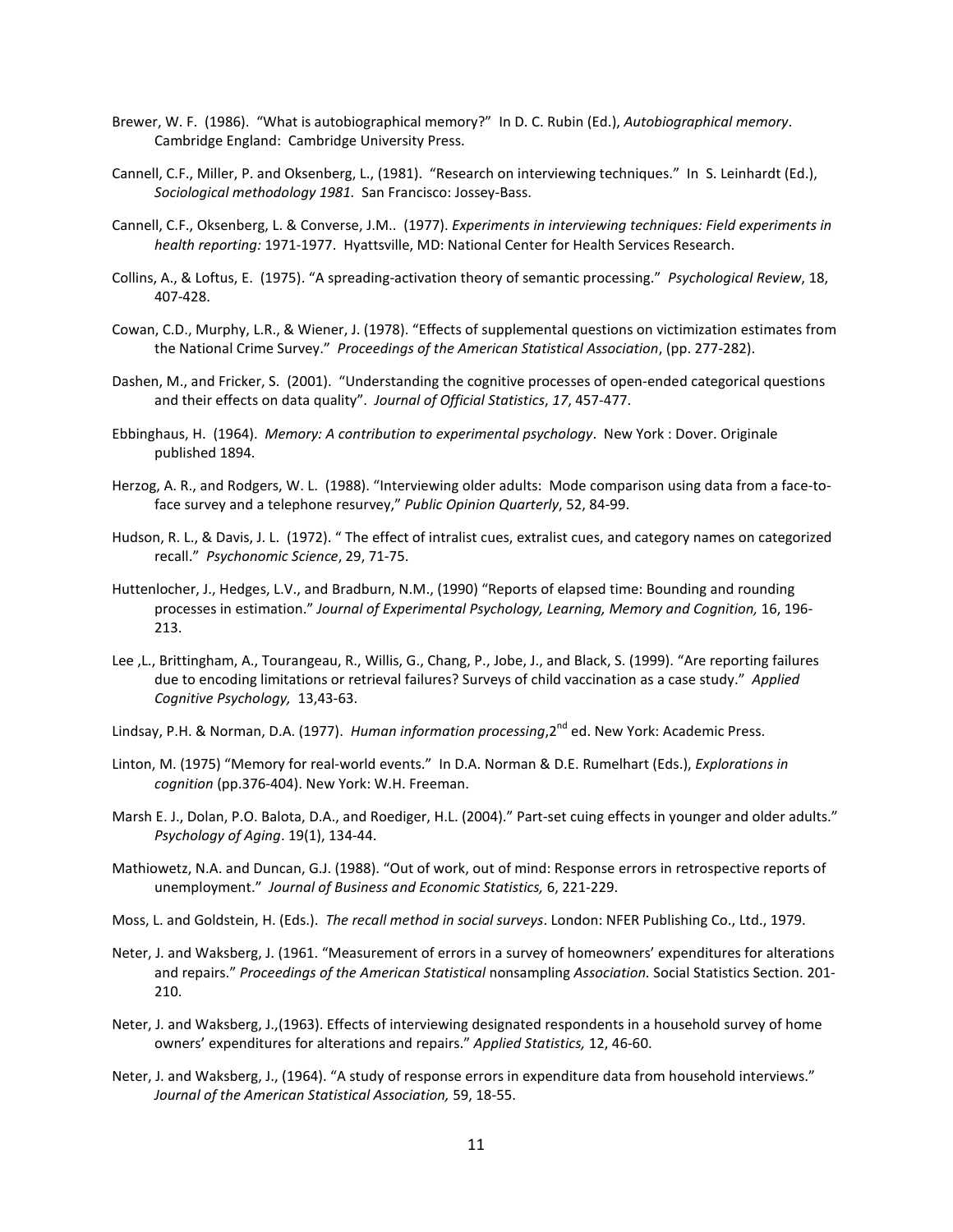- Nickerson, R. S. (1984). "Retrieval inhibition from part-set cuing: A persisting enigma in memory research." *Memory & Cognition*, *12*, 531-552.
- Roediger, H. L., III. (1978). "Recall as a self-limiting process." *Memory & Cognition*, 6, 54-63.
- Rubin, D.C., & Baddeley, A.D. (1989). "Telescoping is not time compression: A model of the dating of autobiographical events." *Memory and Cognition*, 17(6), 653-661.
- Rumelhart, D.E. (1977). *Introduction to human information processing*. New York: John Wiley & Sons.
- Schuman, H. & Presser, S., (1981) *Questions and answers in attitude surveys: Experiments on question from, wording and context.* Orlando: Academic Press
- Schwarz, N. & Hippler,H.J., (1991). "Response alternatives: the impact of their choice and ordering." In P. Biemer, R. Groves, N. Mathiowetz, & S. Sudman (Eds.). *Measurement error in surveys* (pp. 41-56). Chichester: Wiley.
- Schwarz, N. and Sudman, S. (Eds.), (1992) *Context effect in social and psychological research.* New York: Springer-Verlag.
- Schwarz, N. and Sudman, S. (Eds.), (1994). *Autobiographical memory and the validity of retrospective reports.*  New York: Springer-Verlag.
- Schwarz, N. and Sudman, S. (Eds.), (1996). *Answering questions: Methodology of determining cognition and communication processes in survey research.* San Francisco: Jossey-Bass.
- Slamecka, N. J. (1968). "An examination of trace storage in free recall." *Journal of Experimental Psychology*, 76, 504-513.
- Smith, T. W. (1990). "Trends in voluntary group membership: Comments on Baumgartner and Walker." *American Journal of Political Science*, 34, 646-661.
- Strack, F. and Martin, L.L., (1987) "Thinking, judging, and communicating: A process account of context effects in attitude surveys." In H.J. Hippler, N. Schwarz, and S. Sudman (Eds.). *Social information processing and survey methodology.* New York: Springer-Verlag. 123-148.
- Sudman, S and Bradburn, N.M.(1973) "Effects of time and memory factors on response." *Journal of the American Statistical Association*, 68, 805-815.
- Sudman, S. and Bradburn, N.M. (1974) *Response effects in surveys: A review and synthesis.* Chicago: Aldine.
- Sudman, S., Bradburn, N.M. & Schwartz, N. (1996). *Thinking about answers: The application of cognitive process to survey methodology.* San Francisco: Jossey-Bass.
- Sudman, S. and Ferber, R. (1970) *Experiments in obtaining consumer expenditures in durable goods by recall procedures.* Urbana, Il.: Survey Research Laboratory, University of Illinois.
- Sudman, S., and Ferber, R. (1971). "Some experimentation with recall procedures and diaries for consumer expenditures." Paper presented at the annual meeting of the American Statistical Association.
- Tourangeau, R. (1984) "Cognitive sciences and survey methods," In T.B. Jabine, M.L. Straf, J.M. Tanur, and R. Tourangeau (Eds.), *Cognitive aspects of survey methodology: Building a bridge between disciplines.* Washington, D.C.: National Academy Press
- Tourangeau, R., and Rasinski, K. (1988) "Cognitive processes underlying context effects in attitude measurement." *Psychological Bulletin.* 103, 299-314.
- Tourangeau, R., Rips, L.J., and Rasinski, K., (2000). *The psychology of survey response. Cambridge, England: Cambridge University Press.*